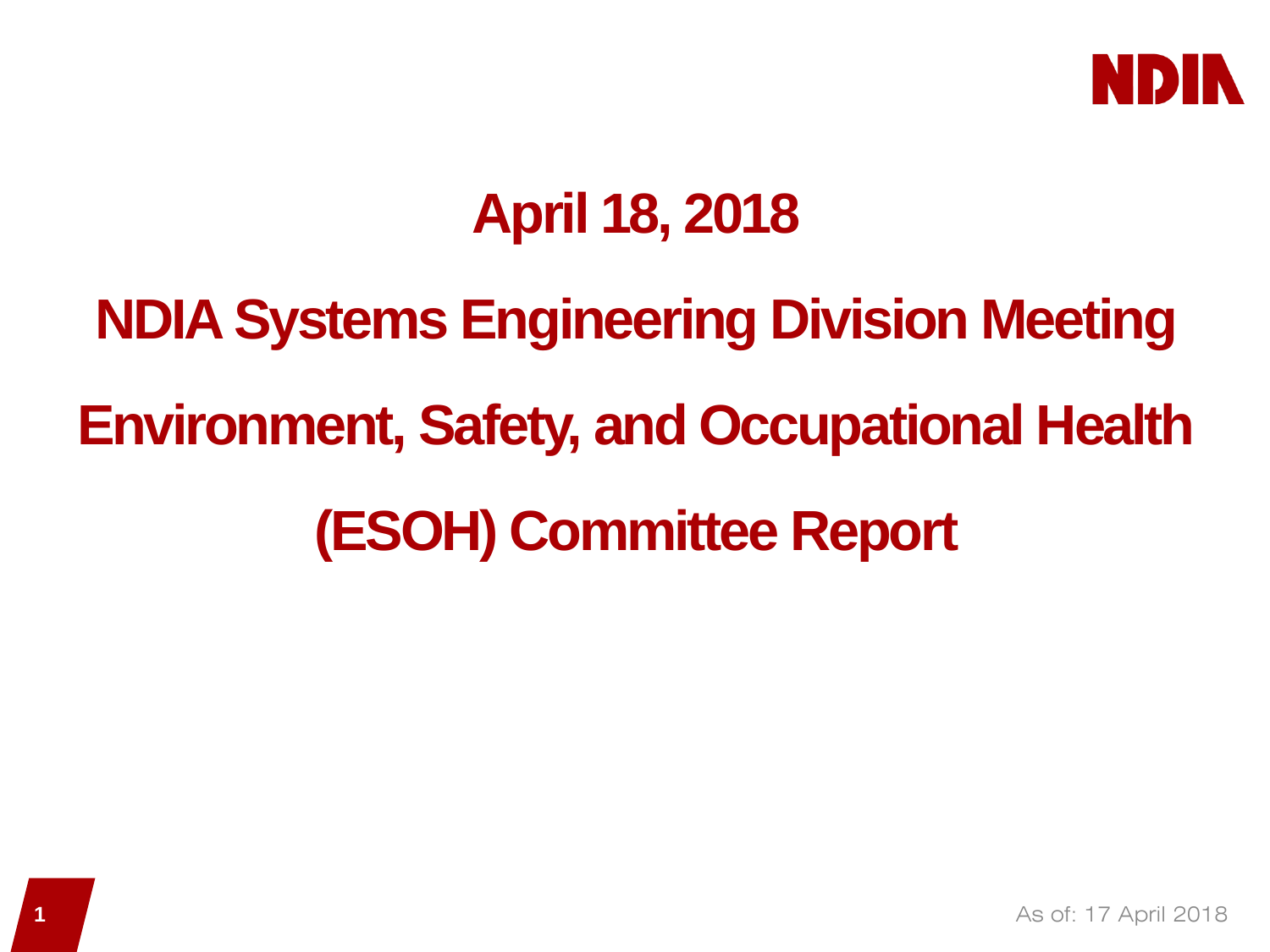# **Status Update**



| 2018 Tasks                                                                                                                                                                                                                                                                                                                                | <b>Status</b>  | Accomplishments (deliverables, etc.)                                                                                                                                                                                                                                                                                                                                                                                                            |
|-------------------------------------------------------------------------------------------------------------------------------------------------------------------------------------------------------------------------------------------------------------------------------------------------------------------------------------------|----------------|-------------------------------------------------------------------------------------------------------------------------------------------------------------------------------------------------------------------------------------------------------------------------------------------------------------------------------------------------------------------------------------------------------------------------------------------------|
| 1. Clarify critical misunderstandings of SE<br><b>ESOH</b> management requirements:<br>(1) ESOH compliance and risk<br>management<br>(2) ESOH risk reporting at technical &<br>program reviews/fielding decisions<br>(3) Why ESOH "residual" risk concept<br>eliminated in 2012<br>(4) ESOH risk acceptance for systems in<br>sustainment | <b>ON HOLD</b> | DoD and Services Emphasis on Prototyping, Rapid Prototyping, and<br><b>Rapid Fielding includes:</b><br>1. Elimination or streamlining of compliance with DoDI 5000.02<br>2. Emphasis on cost, schedule, and performance risk management<br>3. Lack of clarity on expectations for management of ESOH risks and<br>requirements, even though failure to effectively manage ESOH will<br>impact cost, schedule, and performance risks             |
| 2. Determine the minimum set of ESOH<br>management data necessary to support<br>successful prototyping, rapid<br>prototyping, and rapid fielding activities.                                                                                                                                                                              | In Progress    | Directly linked to Task 1, with emphasis on identifying compliance<br>$\bullet$<br>data requirements<br>Key effort: working hazardous materials management in concert with<br>$\bullet$<br>AIA efforts with the International Aerospace Environmental Group<br>(IAEG) developing a materials and substances declaration process<br>based on IPC-1754, "Materials and Substances Declaration for<br>Aerospace and Defense and Other Industries." |
| 3. Assess how to include ESOH<br>compliance requirements and risk data<br>in Digital Engineering (DE) models                                                                                                                                                                                                                              | In Progress    | Reaching out to Modeling Simulation Committee.<br>$\bullet$<br>Participating in OSD/Service Digital Engineering Working Groups.<br>$\bullet$<br>Participating in NDIA SE Division Mission Engineering Initiative;<br>Attended March 2018 Kick-Off Meeting.                                                                                                                                                                                      |
| 4. ESOH Committee Meeting                                                                                                                                                                                                                                                                                                                 | In Progress    | Holding ESOH Committee meeting this afternoon.<br>$\bullet$<br>Committee meeting to follow each SE Division meeting.<br>$\bullet$                                                                                                                                                                                                                                                                                                               |
| 5. NDIA SE Conference ESOH Track                                                                                                                                                                                                                                                                                                          | In Progress    | Coordinating and planning the ESOH track<br>$\bullet$<br>Reaching out to Government and Industry for participation<br>$\bullet$<br>Relocation of conference creates challenges.<br>$\bullet$                                                                                                                                                                                                                                                    |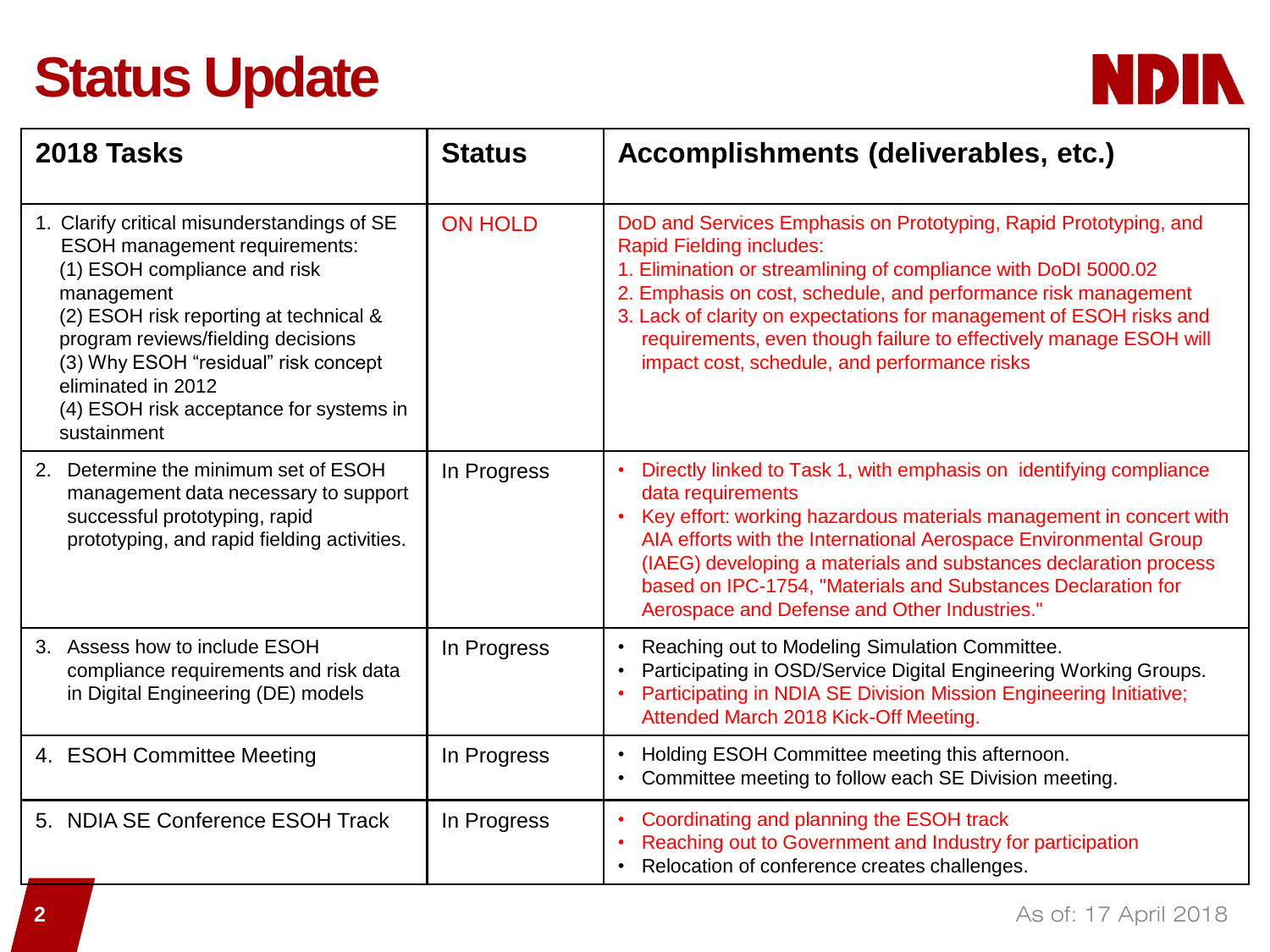# **ESOH Committee Meeting Information**



- **Date: April 18, 2018**
- **Time: 1430 - 1600**
- **Location: Booz Allen Hamilton, 1550 Crystal Drive, Arlington-Crystal City, 11th Floor (check-in and badge), 5th Floor – Room 5008 (for meeting; seating is limited), POC is Karen Gill**
- **Call-in Number: 877-885-1087; Access Code 8078961500#**
- **DCS Link:**

**[https://conference.apps.mil/webconf/NDIAESOHcommittee18](https://conference.apps.mil/webconf/NDIAESOHcommittee18April18) April18**

- **Meeting Agenda:** 
	- **Hydrofluorocarbon (HFC) Issues and Negotiations**
	- **DoD ESOH Reorg Status**
	- **2018 NDIA Systems Engineering Conference Planning**